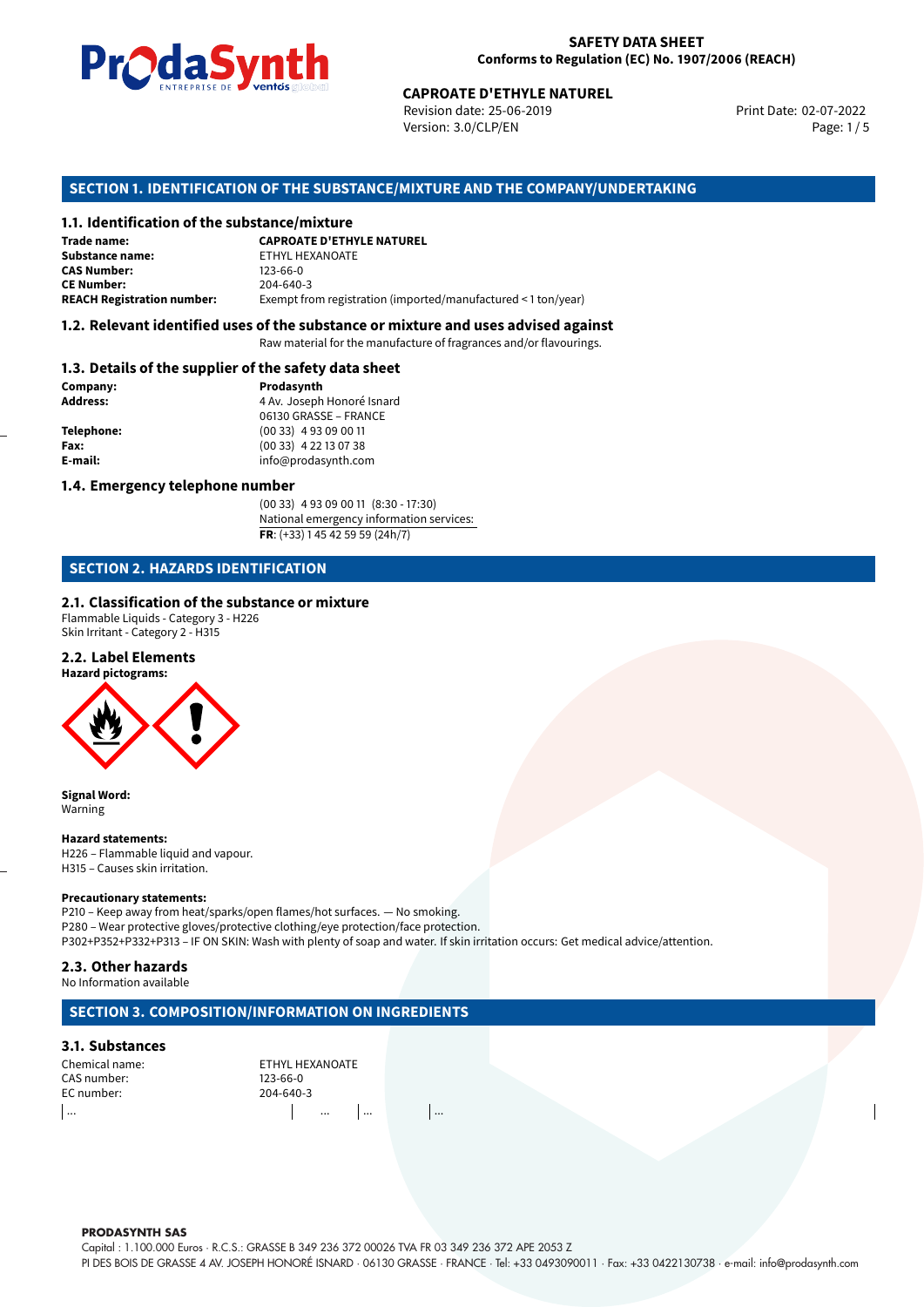

#### **SAFETY DATA SHEET Conforms to Regulation (EC) No. 1907/2006 (REACH)**

# **CAPROATE D'ETHYLE NATUREL<br>
Revision date: 25-06-2019**<br>
Print Date: 02-07-2022

Revision date: 25-06-2019 Version: 3.0/CLP/EN Page: 2 / 5

#### **Hazardous constituents:**

| Chemical Name     | % (w/w)   | <b>CAS No</b><br><b>EC No</b> | Classification according to Regulation 1272/2008 |
|-------------------|-----------|-------------------------------|--------------------------------------------------|
| l ETHYL HEXANOATE | $\geq$ 50 | $123 - 66 - 0$<br>204-640-3   | Flam. Lig. 3 - H226<br>Skin Irrit. 2 - H315      |

[See the full text of the hazard statements in section 16.](#page-4-0)

... ... ... ...

#### **3.2. Mixtures**

Not applicable.

### **SECTION 4. FIRST-AID MEASURES**

#### **4.1. Description of necessary first aid measures**

| Ingestion:    | Rinse mouth with water.                                                                                               |
|---------------|-----------------------------------------------------------------------------------------------------------------------|
|               | Obtain medical advice.                                                                                                |
|               | Keep at rest. Do not induce vomiting.                                                                                 |
| Eye contact:  | In case of contact with eyes, rinse immediately with plenty of water for at least 15 minutes and seek medical advice. |
| Inhalation:   | Remove person to fresh air and keep at rest.                                                                          |
|               | Seek immediate medical advice.                                                                                        |
| Skin contact: | Take off immediately all contaminated clothing.                                                                       |
|               | Thoroughly wash affected skin with soap and water.                                                                    |
|               | Seek medical attention if symptoms persist.                                                                           |

#### **4.2. Most important symptoms and effects, both acute and delayed**

No information available.

### **4.3. Indication of any immediate medical attention and special treatment needed**

No information available.

### **SECTION 5. FIRE-FIGHTING MEASURES**

#### **5.1. Extinguishing Media**

Water spray, carbon dioxide, dry chemical powder or appropriate foam. For safety reasons do not use full water jet.

#### **5.2. Special hazards arising from the substance or mixture**

Known or Anticipated Hazardous Products of Combustion: Emits toxic fumes under fire conditions.

#### **5.3. Advice for firefighters**

High temperatures can lead to high pressures inside closed containers. Avoid inhalation of vapors that are created. Use appropriate respiratory protection. Do not allow spillage of fire to be poured into drains or watercourses. Wear self-contained breathing apparatus and protective clothing.

# **SECTION 6. ACCIDENTAL RELEASE MEASURES**

#### **6.1. Personal precautions, protective equipment and emergency procedures**

Evacuate surronding areas. Ensure adequate ventilation. Keep unnecessary and unprotected personnel from entering. Do not breathe vapor/spray. Avoid contact with skin and eyes. Information regarding personal protective measures: see section 8.

#### **6.2. Environmental precautions**

To avoid possible contamination of the environment, do not discharge into any drains, surface waters or groundwaters.

#### **6.3. Methods and materials for containment and cleaning up**

Cover with an inert, inorganic, non-combustible absorbent material (e.g. dry-lime, sand, soda ash). Place in covered containers using non-sparking tools and transport outdoors. Avoid open flames or sources of ignition (e.g. pilot lights on gas hot water heater). Ventilate area and wash spill site after material pickup is complete.

#### **6.4. Reference to other sections**

Information regarding exposure controls, personal protection and disposal considerations can be found in sections 8 and 13.

#### **PRODASYNTH SAS**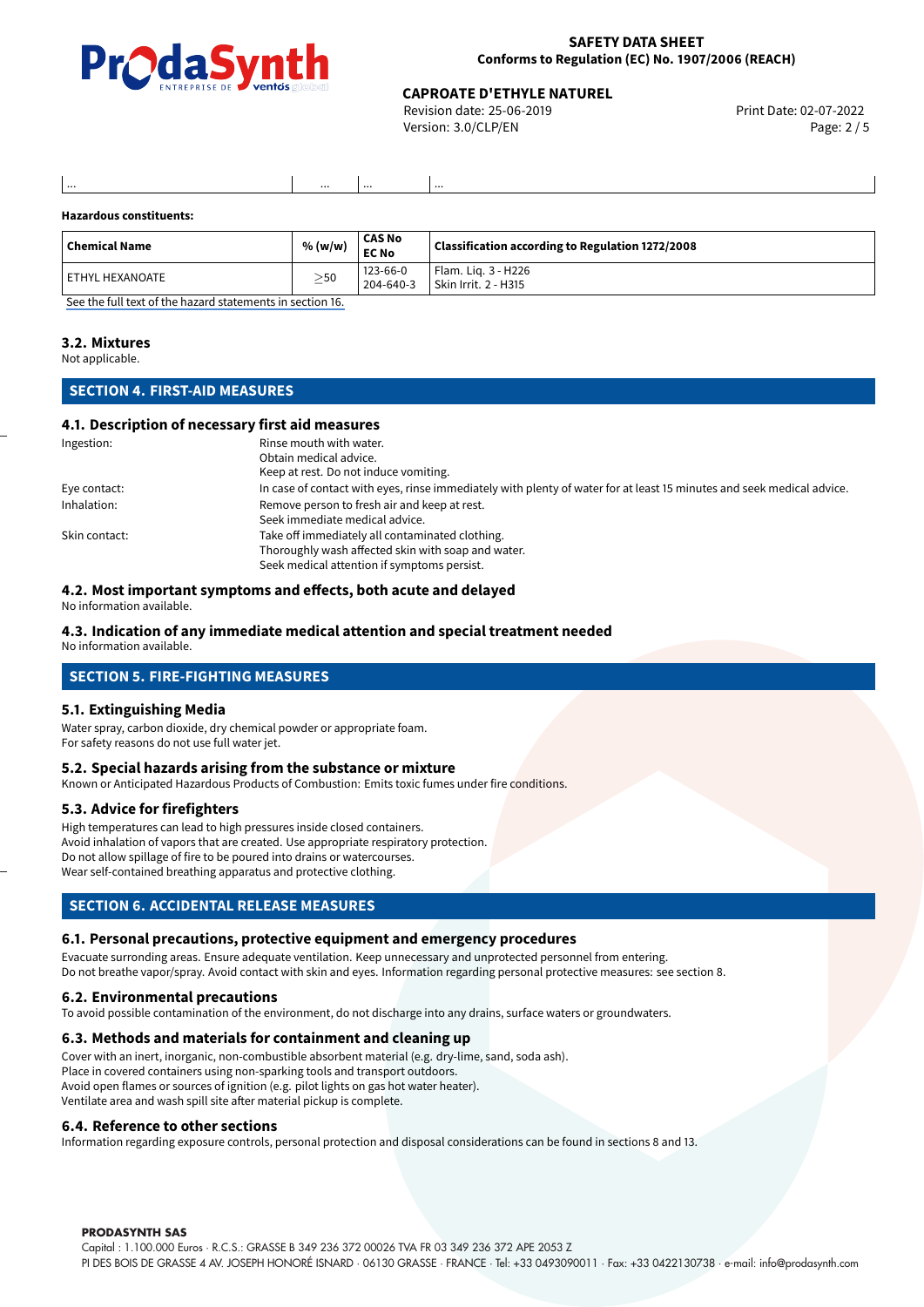

# **CAPROATE D'ETHYLE NATUREL<br>
Revision date: 25-06-2019**<br>
Print Date: 02-07-2022

Revision date: 25-06-2019 Version: 3.0/CLP/EN Page: 3 / 5

# **SECTION 7. HANDLING AND STORAGE**

#### **7.1. Precautions for safe handling**

Do not store or handle this material near food or drinking water. Do not smoke. Avoid contact with the eyes, skin and clothing. Wear protective clothing and use glasses. Observe the rules of safety and hygiene at work. Keep in the original container or an alternative made from a compatible material.

# **7.2. Conditions for safe storage, including any incompatibilities**

Store in tightly closed and preferably full containers in a cool, dry and ventilated area, protected from light. Keep away from sources of ignition (e.g. hot surfaces, sparks, flame and static discharges). Keep away from incompatible materials (see section 10).

#### **7.3. Specific end use(s)**

No information available.

### **SECTION 8. EXPOSURE CONTROLS AND PERSONAL PROTECTION**

# **8.1. Control parameters**

Components with occupational exposure limits: None known.

#### **8.2. Exposure controls**

| Appropriate engineering controls: | Measures should be taken to prevent materials from being splashed into the body.                                                            |
|-----------------------------------|---------------------------------------------------------------------------------------------------------------------------------------------|
|                                   | Provide adequate ventilation, according to the conditions of use. Use a mechanical exhaust if required.                                     |
| Eye/Face protection:              | Chemical safety goggles are recommended. Wash contaminated goggles before reuse.                                                            |
| Hand Protection:                  | Chemical-resistant gloves are recommended. Wash contaminated gloves before reuse.                                                           |
| Body protection:                  | Personal protective equipment for the body should be selected based on the task being performed and the risks<br>involved.                  |
| <b>Respiratory Protection:</b>    | In case of insufficient ventilation, use suitable respiratory equipment.                                                                    |
| Environmental exposure controls:  | Emissions from ventilation or process equipment should be checked to ensure they comply with environmental<br>protection legislation.       |
|                                   | In some cases, filters or engineering modifications to the process equipment will be necessary to reduce emissions to<br>acceptable levels. |

#### **SECTION 9. PHYSICAL AND CHEMICAL PROPERTIES**

#### **9.1. Information on basic physical and chemical properties**

| Appearance:                            | Liquid                    |
|----------------------------------------|---------------------------|
| Colour:                                | Conforms to standard      |
| Odour:                                 | Conforms to standard      |
| Odour theshold:                        | Not determined            |
| pH:                                    | Not determined            |
| Melting point/freezing point:          | -68                       |
| Boling point/boiling range:            | 168                       |
| Flash point:                           | $52^{\circ}$ C            |
| Evaporation rate:                      | Not determined            |
| Flammability:                          | Not determined            |
| Lower flammability/Explosive limit:    | Not determined            |
| Upper flammability/Explosive limit:    | Not determined            |
| Vapour pressure:                       | Not determined            |
| Vapour Density:                        | Not determined            |
| Density:                               | $0,87-0,874$ g/mL (20°C)  |
| Relative density:                      | $0,87 - 0,874$ (20°C)     |
| Water solubility:                      | <b>INSOLUBLE IN WATER</b> |
| Solubility in other solvents:          | SOLUBLE IN ETHANOL        |
| Partition coefficient n-octanol/water: | Not determined            |
| Auto-ignition temperature:             | Not determined            |
| Decomposition temperature:             | Not determined            |
| Viscosity, dynamic:                    | Not determined            |
| Viscosity, kinematic:                  | Not determined            |
| Explosive properties:                  | Not determined            |
| Oxidising properties:                  | Not determined            |
|                                        |                           |

#### **PRODASYNTH SAS**

Capital : 1.100.000 Euros · R.C.S.: GRASSE B 349 236 372 00026 TVA FR 03 349 236 372 APE 2053 Z PI DES BOIS DE GRASSE 4 AV. JOSEPH HONORÉ ISNARD · 06130 GRASSE · FRANCE · Tel: +33 0493090011 · Fax: +33 0422130738 · e-mail: info@prodasynth.com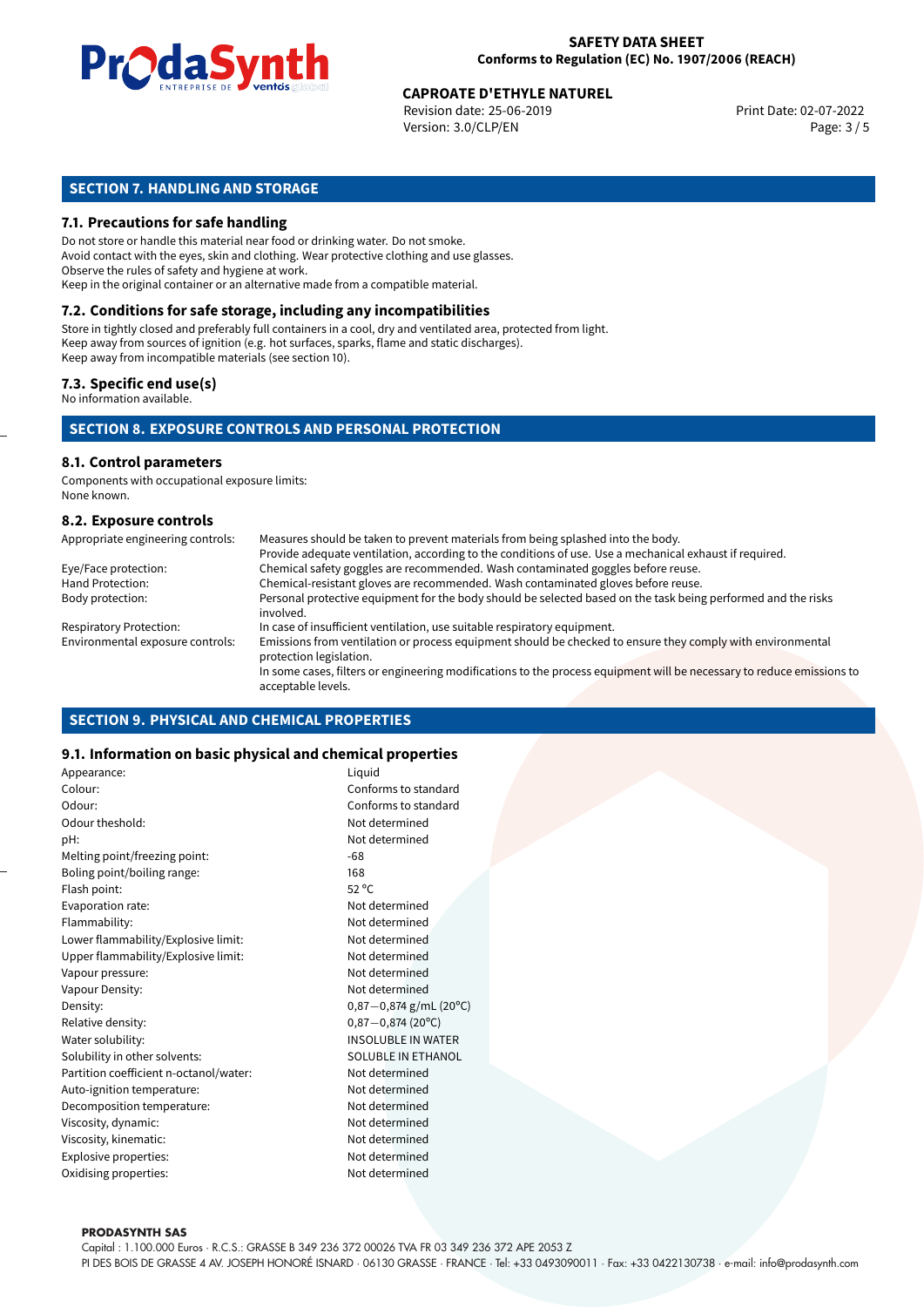

# **CAPROATE D'ETHYLE NATUREL<br>
Revision date: 25-06-2019**<br>
Print Date: 02-07-2022

Revision date: 25-06-2019 Version: 3.0/CLP/EN Page: 4 / 5

# **9.2. Additional information**

No information available.

# **SECTION 10. STABILITY AND REACTIVITY**

#### **10.1. Reactivity**

No hazardous reactions if stored and handled as prescribed/indicated.

#### **10.2. Chemical stability**

The product is stable if stored and handled as prescribed/indicated.

#### **10.3. Possibility of hazardous reactions**

No hazardous reactions if stored and handled as prescribed/indicated.

#### **10.4. Conditions to Avoid**

Conditions to Avoid: Excessive heat, flame or other ignition sources.

#### **10.5. Incompatible materials**

Avoid contact with strong acids and bases and oxidizing agents.

#### **10.6. Hazardous decomposition products**

During combustion may form carbon monoxide and unidentified organic compounds.

### **SECTION 11. TOXICOLOGICAL INFORMATION**

# **11.1. Information on toxicological effects**

| <b>Acute toxicity</b>             | Based on the data available, the criteria for classification are not met. |
|-----------------------------------|---------------------------------------------------------------------------|
| Skin corrosion/irritation         | Causes skin irritation.                                                   |
| Serious eye damage/irritation     | Based on the data available, the criteria for classification are not met. |
| Respiratory or skin sensitisation | Based on the data available, the criteria for classification are not met. |
| Germ cell mutagenicity            | Based on the data available, the criteria for classification are not met. |
| Carcinogenicity                   | Based on the data available, the criteria for classification are not met. |
| <b>Reproductive toxicity</b>      | Based on the data available, the criteria for classification are not met. |
| <b>STOT-single exposure</b>       | Based on the data available, the criteria for classification are not met. |
| <b>STOT-repeated exposure</b>     | Based on the data available, the criteria for classification are not met. |
| <b>Aspiration hazard</b>          | Based on the data available, the criteria for classification are not met. |

# **SECTION 12. ECOLOGICAL INFORMATION**

#### **12.1. Toxicity**

#### **Assessment:**

Based on the data available, the criteria for classification are not met. **Experimental/calculated data:** No information available.

#### **12.2. Degradability**

No information available.

#### **12.3. Bioaccumulative potential**

No information available.

# **12.4. Soil mobility**

No information available.

# **12.5. Results of PBT and vPvB assessment**

No information available.

#### **12.6. Other adverse effects**

See also sections 6, 7, 13 and 15 Do not allow to get into waste water or waterways.

# **SECTION 13. DISPOSAL CONSIDERATIONS**

#### **13.1. Waste treatment methods**

Dispose of in accordance with national and local environmental regulations.

#### **PRODASYNTH SAS**

Capital : 1.100.000 Euros · R.C.S.: GRASSE B 349 236 372 00026 TVA FR 03 349 236 372 APE 2053 Z PI DES BOIS DE GRASSE 4 AV. JOSEPH HONORÉ ISNARD · 06130 GRASSE · FRANCE · Tel: +33 0493090011 · Fax: +33 0422130738 · e-mail: info@prodasynth.com